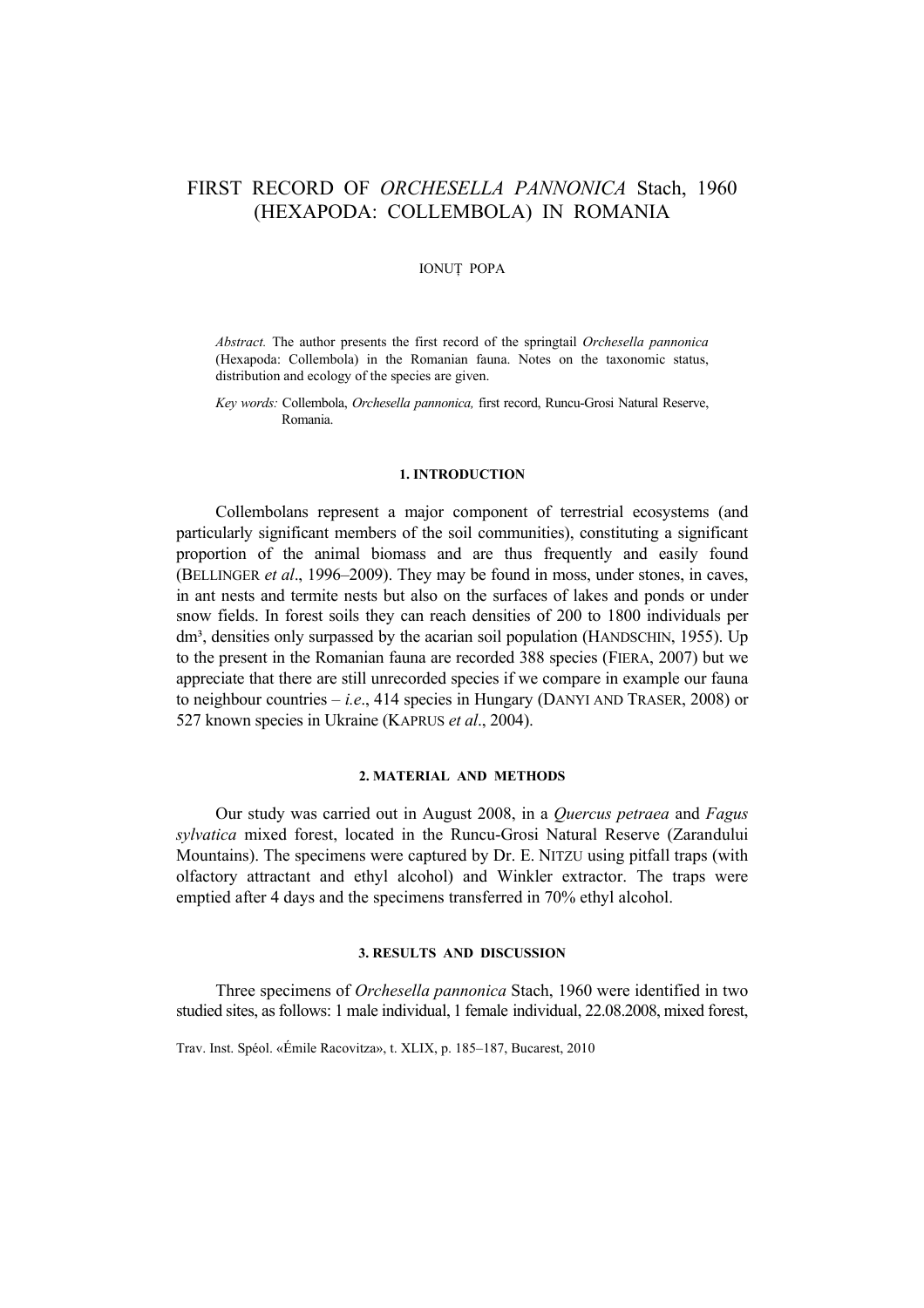| 186 | Ionut Popa |  |
|-----|------------|--|
|     |            |  |

pitfall trap, leg E. NITZU, along with 2 individuals of *Pogonognathellus longicornis* (MULLER, 1776) and 1 male individual, 20.08.2008, sylvo-riparian, Winkler extractor, leg. E. NITZU, along with 4 individuals of *Tetrodontophora bielanensis* (WAGA, 1842) and 8 individuals of *Pogonognathellus longicornis* (MULLER, 1776).

The genus *Orchesella* Templeton, 1835 belongs to the Entomobryidae family and is represented in Romania by 21 species (FIERA, 2007).

According to STACH (1960), *Orchesella pannonica* belongs to the species group of *Orchesella spectabilis* Tullb., including also *O. pontica*, *O. bulgarica* and *O. croatica*. At present 2 species of the *O. spectabilis* – group occur in Romania (FIERA, 2007), namely as: *Orchesella pontica* Ionescu, 1915 and *Orchesella spectabilis* Tullberg, 1871. Members of this group are characterised by long antennae (distinctly longer than half length of the body), inner teeth of the claw weakly developed, secondary dimorphisms present, appearing in the different colouring of both sexes. The females of *O. pannonica* are coloured similarly as the females of the other species of the *Orchesella spectabilis* – group (pale head, distinct dark dorso-lateral lines and a pair of black circular patches on abdominal segment V laterally) (STACH, 1960). In both sexes there is, laterally on abdominal segment V, a pair of large circular patches. The antennae are generally uncoloured and the ground colour of the body is white (Fig. 1).



Fig. 1 – *Orchesella pannonica* Stach, 1960, female individual, habitus lateral.

*O. pannonica* can be distinguished from the other species belonging to *O. spectabilis* -group by different pigmentation pattern of the body of males. Thus, abdominal segment I presents black broad transversal stripes (unlike *O. spectabilis* and *O. croatica*). By the pattern formed by black pigment in the male, *O. pannonica* comes nearer to *O. pontica*, than to other elements of the *Orchesella spectabilis* group. The main character that differentiates this species from the similar *O. pontica* and *O.*